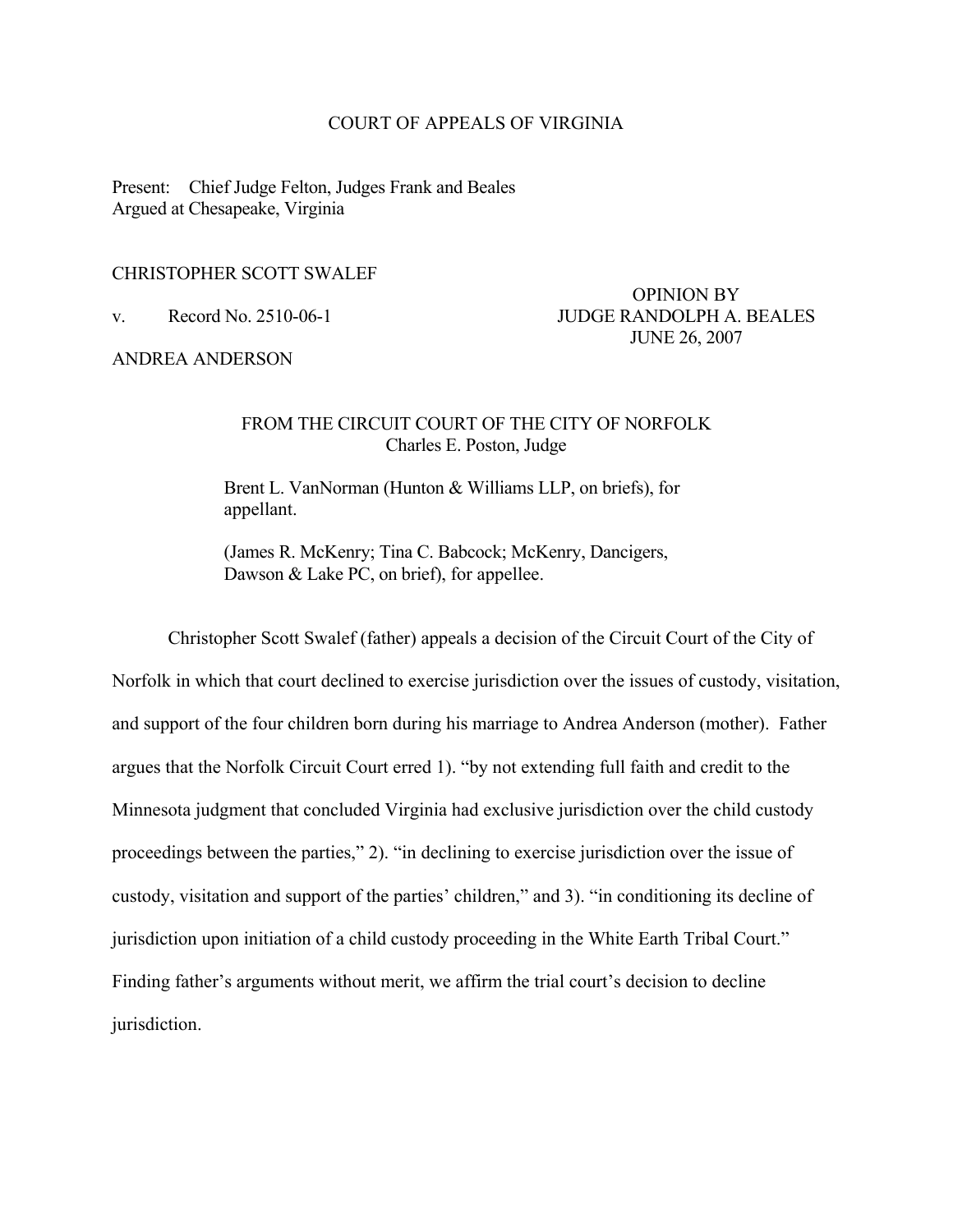#### **BACKGROUND**

 Mother and father lived in Norfolk with three of their children throughout most of 2003. At the beginning of November 2003, mother left Virginia and went to live on the White Earth Band of Ojibwe reservation located within Minnesota.<sup>1</sup> Mother is a member of this tribe, and, therefore, the children have been declared tribal members. Mother and the children apparently have remained on the reservation since November 2003.

 Father filed petitions in the Norfolk Juvenile and Domestic Relations District Court (Norfolk JDR Court) requesting custody of the children. The Norfolk JDR Court entered a temporary custody order giving custody of the children to father on December 1, 2003. On January 13, 2004, the Norfolk JDR Court denied and dismissed father's petition, vacated and terminated the temporary order, and removed the matter from the docket. That action was not appealed.

 On December 4, 2003, White Earth Indian Child Welfare filed an Emergency Removal and Hold petition with the White Earth Band of Ojibwe Children's Court (White Earth Court), asking that temporary physical custody of the children be given to the maternal grandparents. The White Earth Court entered an order on December 22, 2003, making the children temporary wards of that court and giving physical custody of the children to the maternal grandparents. On January 23, 2004, the White Earth Court entered another order, retaining the children as wards of the tribal court, but returning them to mother's care, and ordering that father have no contact with the children, mother, or the grandparents. The White Earth Court order states that father "will need to petition this court for visitation" with the children. That order was not appealed.

<sup>&</sup>lt;u>1</u>  $<sup>1</sup>$  Mother was pregnant in November of 2003. She gave birth to a fourth child after</sup> leaving Virginia. Although this child has never been in Virginia, no party has questioned the Commonwealth's jurisdiction to determine this child's custody. Given our findings here, we will not address jurisdiction over her custody separately.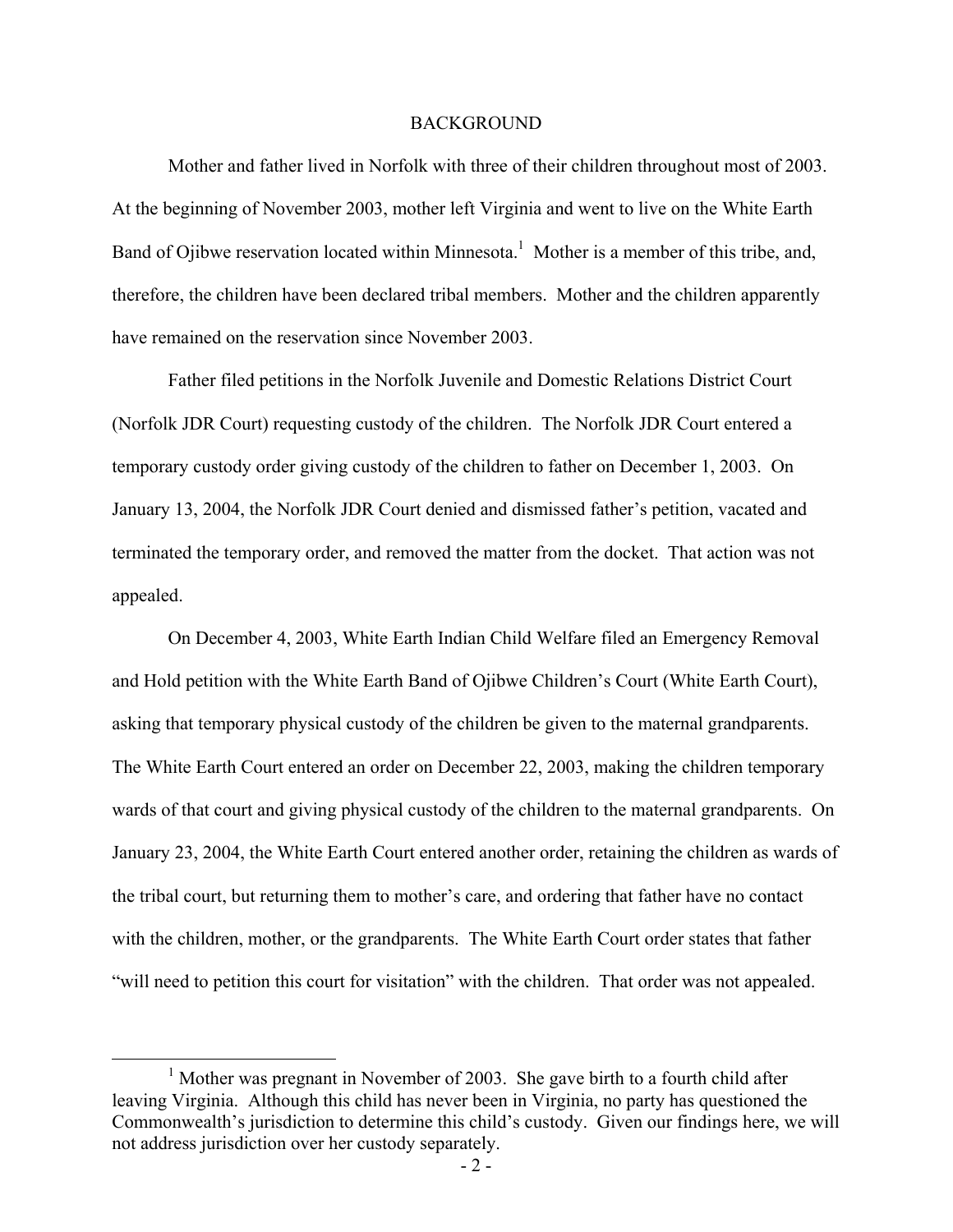On May 4, 2005, mother filed for divorce in a Minnesota state court. Father argued in those proceedings that the Minnesota courts did not have jurisdiction to determine child custody issues between these parties, contending that the Virginia courts had "exclusive and continuing jurisdiction" and, alternatively, that Minnesota should decline to exercise jurisdiction pursuant to its Statute § 518D.208, based on mother's "absconding" with the children from Virginia.<sup>2</sup> The Minnesota Court found that the Norfolk JDR Court order of January 13, 2004, that dismissed father's petition for custody was "unclear" regarding whether that court intended "to decline further jurisdiction over child custody." The Minnesota Court concluded that "[a]bsent a decline of jurisdiction by that jurisdiction, the Commonwealth of Virginia has continuing jurisdiction over the issue of child custody in this matter." The Minnesota Court also found that both Minnesota and Virginia would be inconvenient forums for any custody litigation, but that mother's "conduct is sufficient to warrant her bearing the burden in this matter." The Minnesota Court then refused to exercise jurisdiction over child custody issues "[a]bsent a decline of jurisdiction" by the Virginia courts.

(2) a court of the state otherwise having jurisdiction under sections 518D.201 to 518D.203 determines that this state is a more appropriate forum under section 518D.207; or

(3) no court of any other state would have jurisdiction under the criteria specified in sections 518D.201 to 518D.203.

Virginia's Code § 20-146.19 has similar provisions.

 <sup>2</sup> <sup>2</sup> Minnesota's Statute  $\S$  518D.208 states:

<sup>(</sup>a) Except as otherwise provided in section 518D.204 or by other law of this state, if a court of this state has jurisdiction under this chapter because a person seeking to invoke its jurisdiction has engaged in unjustifiable conduct, the court shall decline to exercise its jurisdiction unless:

<sup>(1)</sup> the parents and all persons acting as parents have acquiesced in the exercise of jurisdiction;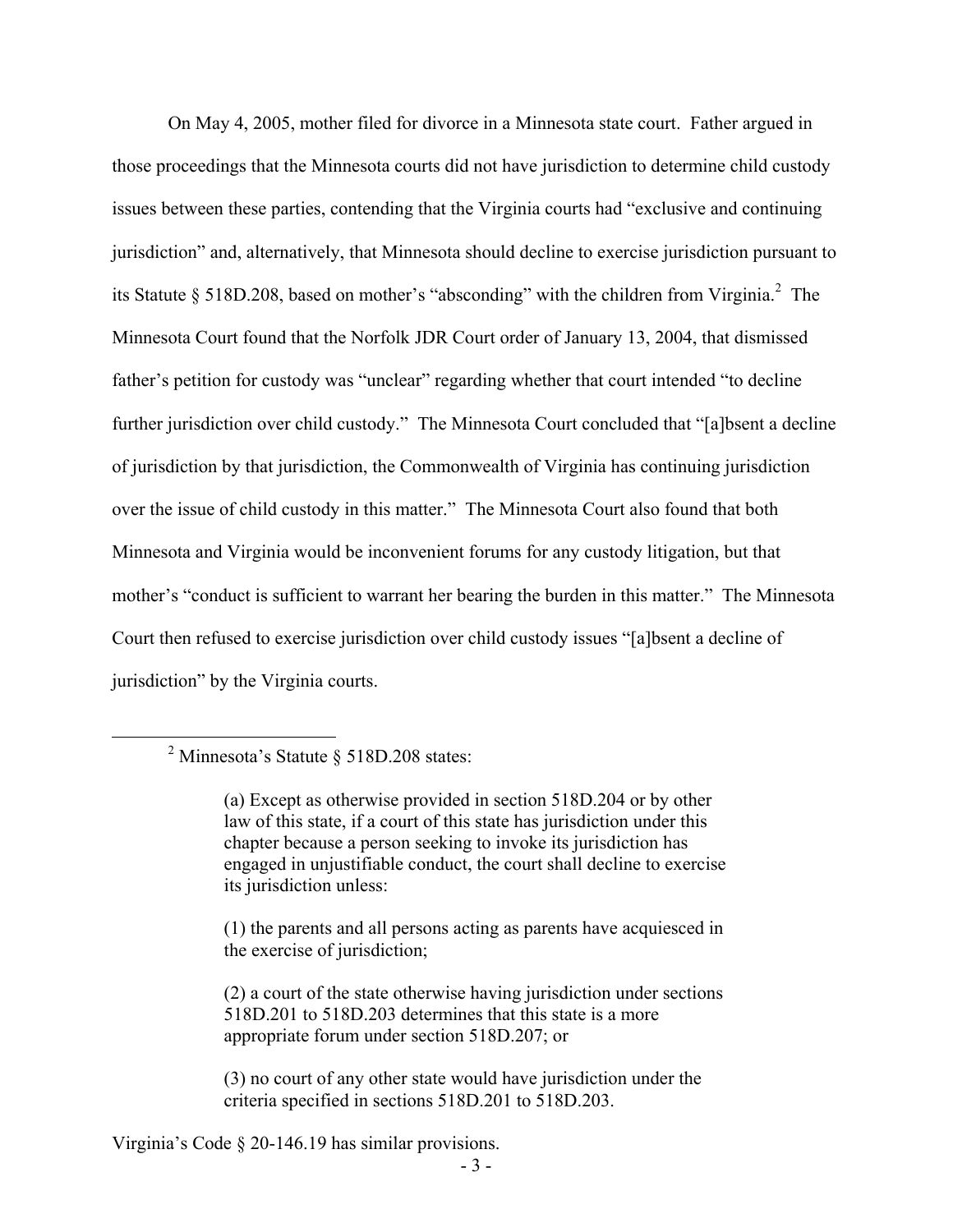Father then filed new petitions for custody of the children in the Norfolk JDR Court. On June 1, 2006, that court again declined to exercise jurisdiction over this matter. Father appealed the Norfolk JDR Court's decision to the Norfolk Circuit Court. On September 6, 2006, the Norfolk Circuit Court entered an order declining to exercise jurisdiction over custody of the children. The Norfolk Circuit Court found "the best interests of the children dictate that the custody issue be resolved by the White Earth Tribal Court. That Court has access to the most current information concerning their welfare and needs, and it is also the most convenient forum in which this issue can be resolved." The Norfolk Circuit Court also noted that father should initiate a custody proceeding in the White Earth Tribal Court within sixty days of entry of the Norfolk Circuit Court order. This September 6, 2006 order is the subject of this appeal by father.

#### ANALYSIS

 Appellant's arguments are interconnected. Essentially, he argues that, because Virginia entered the first order affecting custody of the children, Virginia retained exclusive and continuing jurisdiction over their custody pursuant to Code  $\S$  20-146.13(A). He contends that the Minnesota Court agreed that Virginia still has exclusive and continuing jurisdiction; therefore, the Norfolk Circuit Court should have given full faith and credit to that Minnesota Court finding and should have exercised jurisdiction over this issue. He also argues that the White Earth Court is not an appropriate forum as that court does not have jurisdiction over non-Native American petitioners. We disagree.

We need not determine whether Virginia still has exclusive and continuing jurisdiction over the custody of these children, either under Code  $\S 20$ -146.13<sup>3</sup> or under the principles of full

 $\frac{1}{3}$  $3$  We note, however, that it would be inconsistent with the purposes of the Uniform Child Custody Jurisdiction and Enforcement Act (UCCJEA) to find that a vacated and terminated temporary order, where the underlying petition is dismissed, is a "child custody determination consistent with Code § 20-146.12" that gives the issuing court continuing jurisdiction over custody. Code § 20-146.13(A); see Code § 20-146.38 (listing the purposes of the Act); see also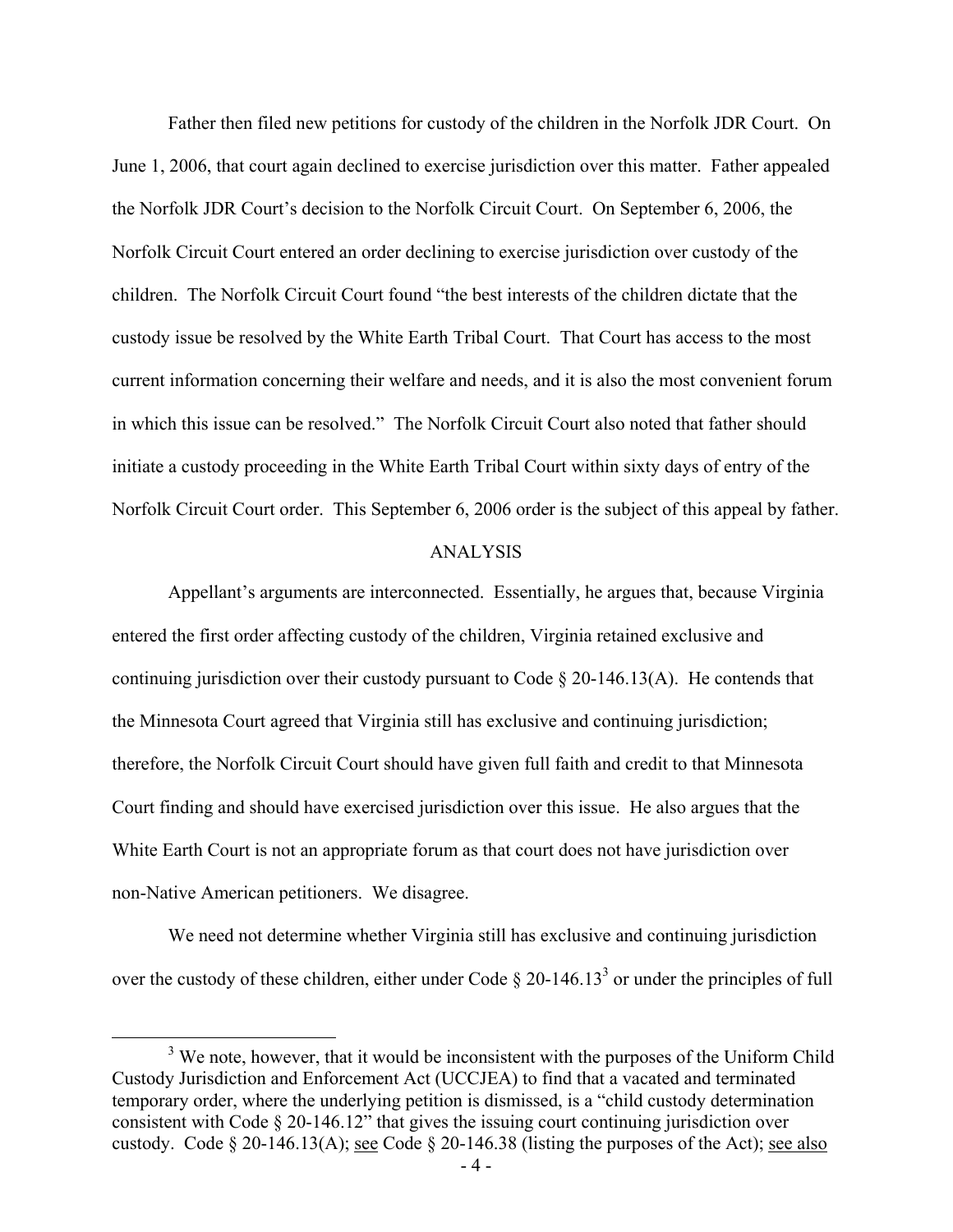faith and credit. $4$  Even assuming that Virginia has jurisdiction over the custody of these children, either under the Code or by application of full faith and credit to the Minnesota order, appellant's argument fails because he misconstrues the ruling of the Minnesota Court and misunderstands Code § 20-146.18.

 First, the Minnesota Court explicitly found that "*[a]bsent a decline of jurisdiction* by that jurisdiction, the Commonwealth of Virginia has continuing jurisdiction over the issue of child custody in this matter." (Emphasis added.) This holding, if binding on the Virginia courts, does not preclude the Norfolk courts from declining jurisdiction over custody. In fact, the order explicitly notes that the Virginia courts can decline jurisdiction. In short, even if the Minnesota

 $\overline{a}$ 

<sup>4</sup> Courts cannot take or grant jurisdiction where the legislature or a constitution has not given it. As the Virginia Supreme Court has explained:

> Jurisdiction of the subject matter can only be acquired by virtue of the Constitution or of some statute. Neither the consent of the parties, nor waiver, nor acquiescence can confer it. Nor can the right to object for a want of it be lost by acquiescence, neglect, estoppel or in any other manner. . . . and the want of such jurisdiction of the trial court will be noticed by this court *ex mero motu*.

Humphreys v. Commonwealth, 186 Va. 765, 772-73, 43 S.E.2d 890, 894 (1947) (citation omitted); accord Morrison[ v. Bestler], 239 Va. [166,] 169, 387 S.E. 2d [753,] 755[ (1990)].

Bd. of Supervisors v. Bd. of Zoning Appeals, 271 Va. 336, 344, 626 S.E.2d 374, 379 (2006) (ellipse in original). Under this principle, the Minnesota Court cannot confer jurisdiction on the Virginia courts unless the Virginia Constitution or Virginia statutes allow the Minnesota courts to confer such jurisdiction. The principles of full faith and credit do not seem applicable here. See Middleton, 227 Va. at 92-93, 314 S.E.2d at 366-67 (noting that the United States Supreme Court had not clarified whether full faith and credit applied to custody decrees, which in part prompted the creation of the model for the UCCJA and the UCCJEA, while declining to address the impact of the Parental Kidnapping Prevention Act).

Middleton v. Middleton, 227 Va. 82, 99, 314 S.E.2d 362, 371 (1984) (noting that the form of an order is relevant when deciding whether a court made an initial child custody determination as defined by the Uniform Child Custody Jurisdiction Act (UCCJA), the predecessor to the UCCJEA).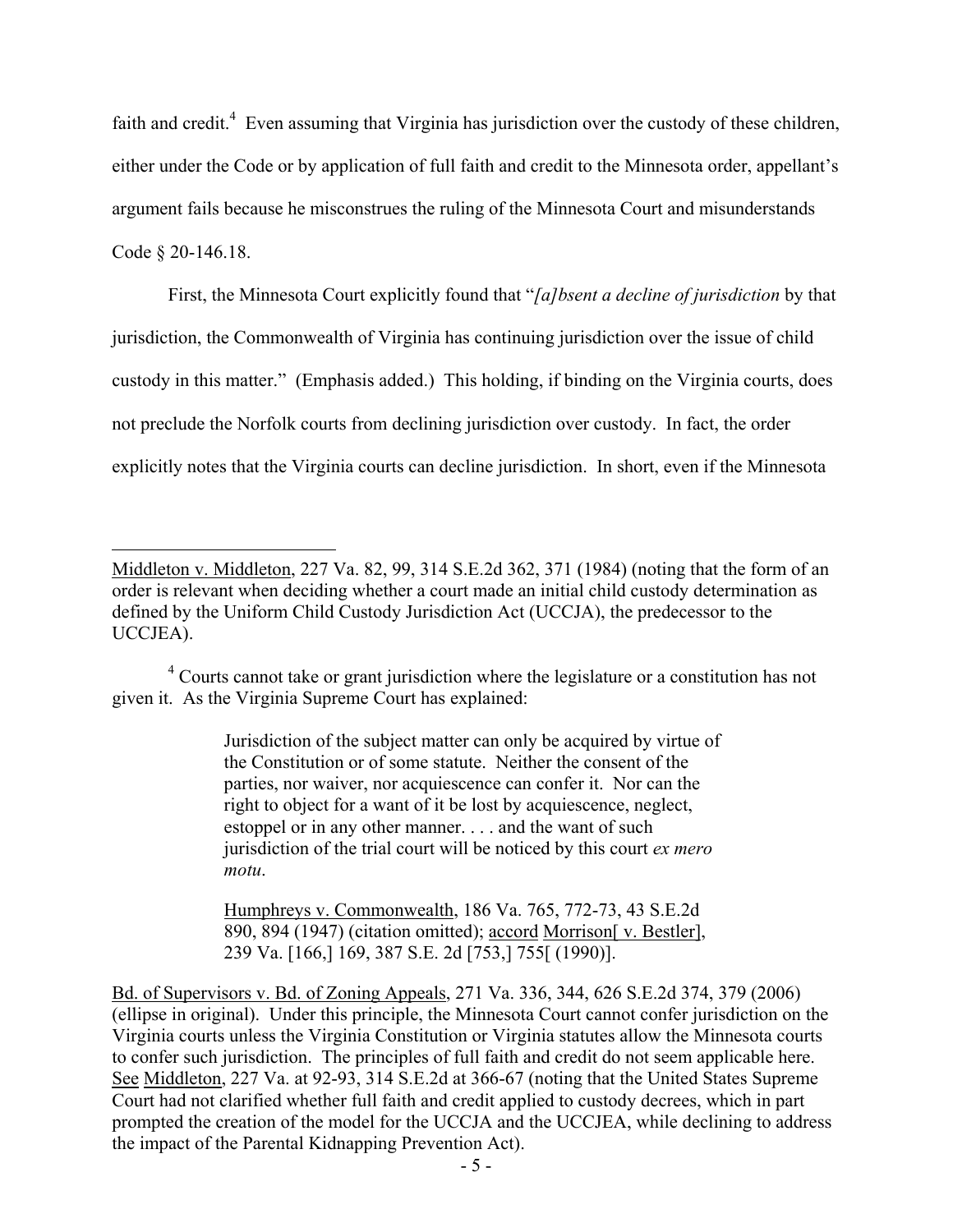order were binding on Virginia courts, that order by its explicit wording allows Virginia to decline jurisdiction.

 Second, the Norfolk Circuit Court order is consistent with the Minnesota decree as the holding of the Minnesota Court -- that Virginia has continuing jurisdiction -- certainly also allows the Virginia courts to decline to exercise that jurisdiction under Code § 20-146.18. Code § 20-146.18 permits a Virginia court to decline the exercise of its jurisdiction over a child custody matter such as the one before us. Therefore, even if Virginia has jurisdiction over this custody case, a court can refuse to exercise that jurisdiction "if it determines that it is an inconvenient forum under the circumstances and that a court of another state<sup>5</sup> is a more appropriate forum." Code § 20-146.18 (footnote added).

Code § 20-146.18(B) states:

Before determining whether it is an inconvenient forum, a court of this Commonwealth shall consider whether it is appropriate for a court of another state to exercise jurisdiction. For this purpose, the court shall allow the parties to present evidence and shall consider all relevant factors, including:

 1. Whether domestic violence has occurred and is likely to continue in the future and which state could best protect the parties and the child;

 2. The length of time the child has resided outside this Commonwealth;

 3. The distance between the court in this Commonwealth and the court in the state that would assume jurisdiction;

4. The relative financial circumstances of the parties;

 5. Any agreement of the parties as to which state should assume jurisdiction;

 6. The nature and location of the evidence required to resolve the pending litigation, including testimony of the child;

 7. The ability of the court of each state to decide the issue expeditiously and the procedures necessary to present the evidence; and

 $rac{1}{5}$  $<sup>5</sup>$  For purposes of the UCCJEA, "[a] court of this Commonwealth shall treat a tribe as if it</sup> were a state of the United States . . . ." Code § 20-146.3.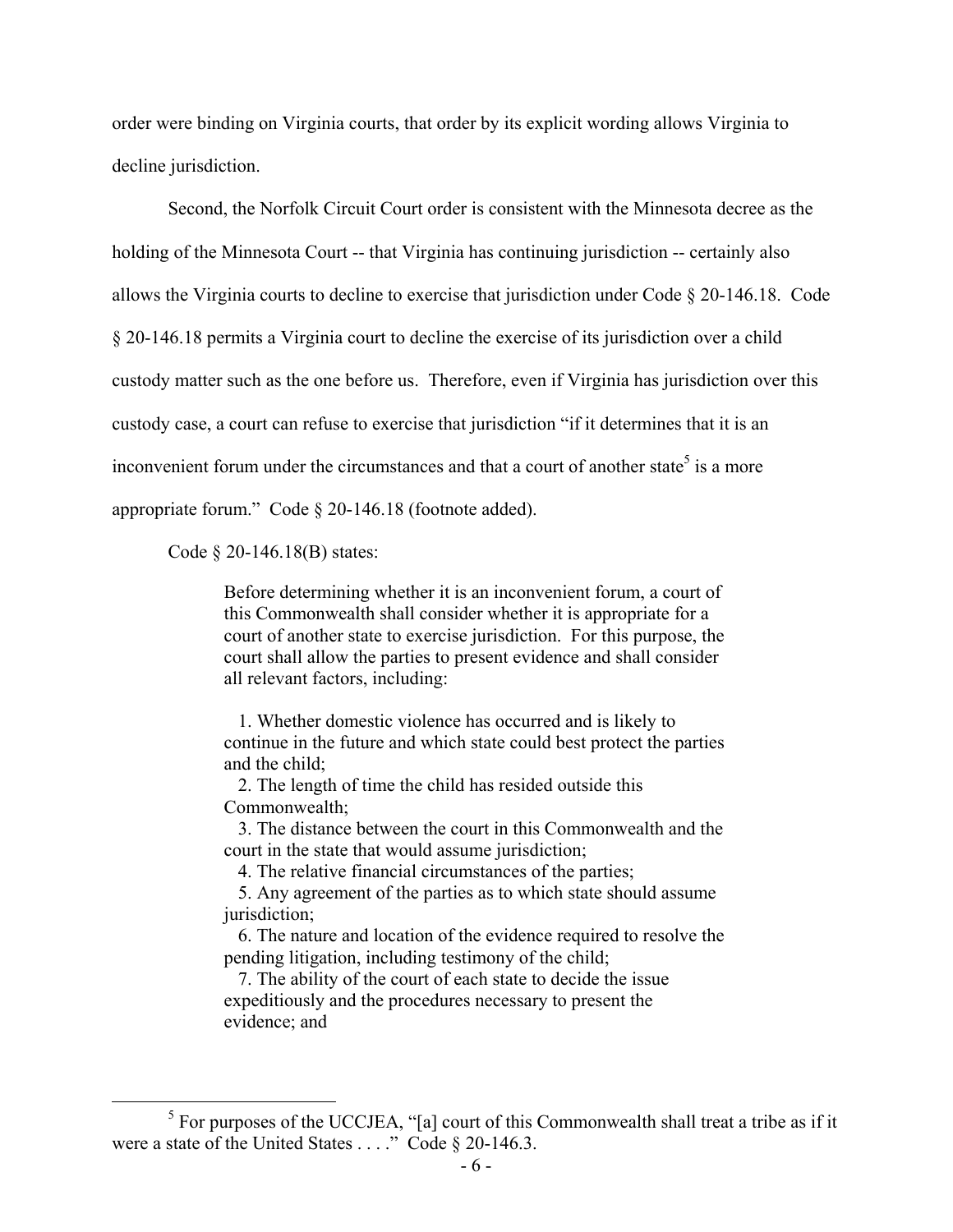8. The familiarity of the court of each state with the facts and issues in the pending litigation.

When reviewing a determination made pursuant to this section, we consider whether the trial court abused its discretion in making its ruling. See Middleton v. Middleton, 227 Va. 82, 96, 314 S.E.2d 362, 369 (1984) (applying the abuse of discretion standard); Mubarak v. Mubarak, 14 Va. App. 616, 619, 420 S.E.2d 225, 227 (1992) (discussing Middleton). We find no abuse of discretion here

 The evidence is clear that the children have been out of Virginia for several years, living over 1,000 miles from Norfolk. Mother and the maternal grandparents are within the jurisdiction of the White Earth Court. The Virginia courts have no outstanding order determining custody of these children, whereas the White Earth Court issued the only existing order relating to custody of these children.<sup>6</sup> Mother did initially take the children to the White Earth reservation, but she did not hide them there. Father has known where the children are. He did not appeal the 2004 decisions of the Norfolk JDR Court and the White Earth Court. Neither party has significant financial resources. Although there may be some witnesses in Virginia who can testify about the children's past, all of the current information regarding their care, education, relationships, and other matters is located in and around the White Earth reservation. In addition, the Norfolk Circuit Court consulted a judge of the White Earth Court regarding these children. Based on this

 <sup>6</sup>  $<sup>6</sup>$  Father also argues that the White Earth Tribal Court order was issued as an exercise of</sup> its temporary, emergency jurisdiction. Therefore, he argues, Virginia retains custody over this issue under Code § 20-146.15. He also argues, as the Minnesota Court found wife "engaged in unjustifiable conduct," under the principles of *res judicata*, this Court must find that no emergency existed when the White Earth Tribal Court acted. Neither of these arguments was made to the Norfolk Circuit Court; therefore, they are not preserved for appeal pursuant to Rule 5A:18. In addition, his argument regarding Code § 20-146.15 is subsumed in his general argument that Virginia should exercise jurisdiction over custody here, which is addressed in this opinion.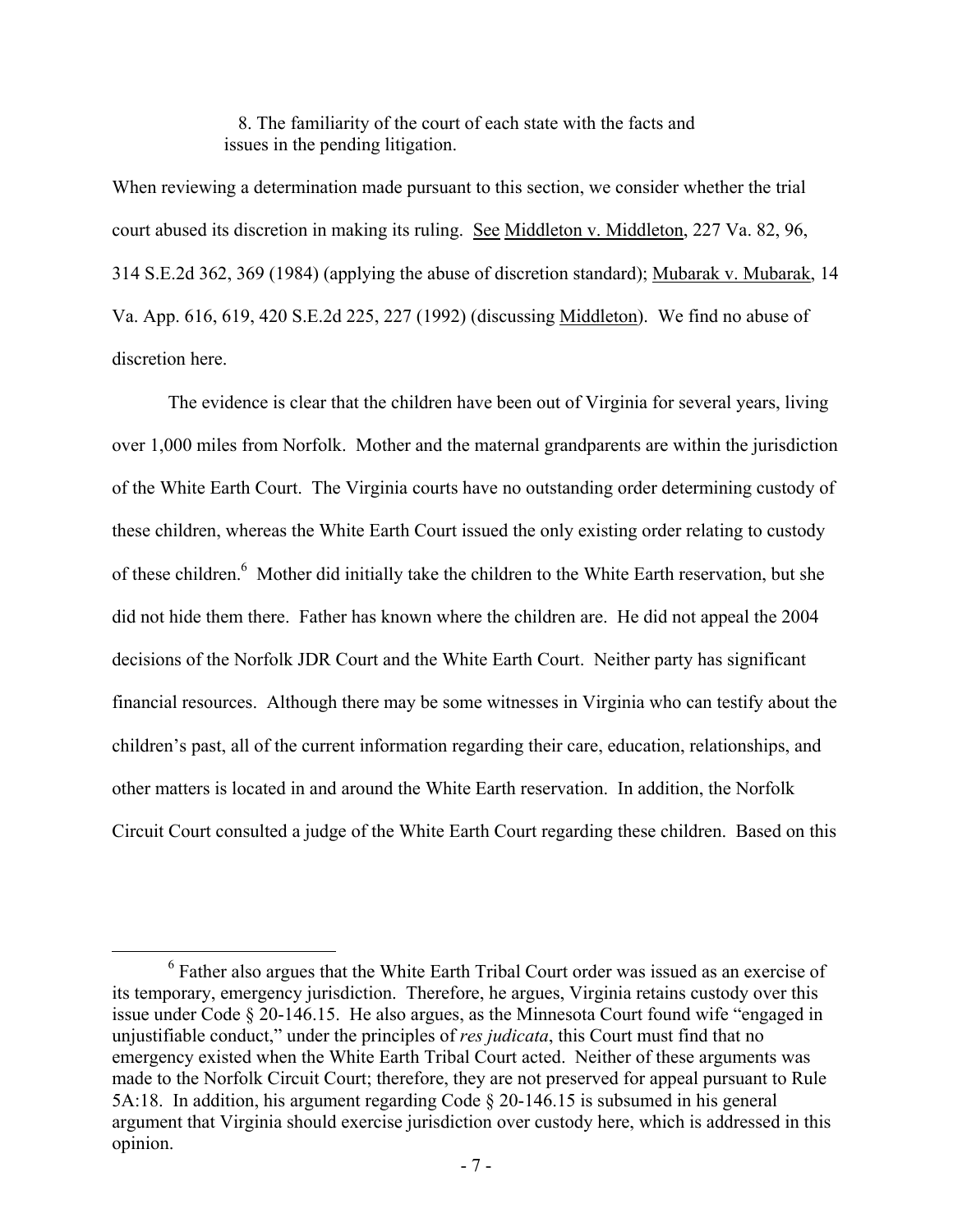information, we cannot find that the Norfolk Circuit Court abused its discretion in refusing to exercise its alleged jurisdiction over these custody matters.<sup>7</sup>

 Finally, father argues in support of his third Question Presented that the Norfolk Circuit Court should not have deferred to the White Earth Court because the tribal court "has no jurisdiction over [father], who is not a member of the tribe nor does he reside within the exterior boundaries of the reservation." This argument is defaulted for several reasons. First, father did not raise this specific issue before the Norfolk Circuit Court. Although he endorsed the final Norfolk Circuit Court order "SEEN AND OBJECTED TO," we have consistently held that such an objection is insufficient to preserve a specific argument absent some indication in the record that the specific objection was made. See Herring v. Herring, 33 Va. App. 281, 286, 532 S.E.2d 923, 927 (2000) ("Ordinarily, endorsement of an order 'Seen and objected to' is not specific enough to meet the requirements of Rule 5A:18 because it does not sufficiently alert the trial court to the claimed error."). We find no specific discussion of this point before the Norfolk Circuit Court. Therefore, father did not preserve this argument for appeal. Rule 5A:18.

 Furthermore, father fails to comply with Rule 5A:20(d), which requires that a party present on brief the legal principles and relevant authority for each question presented. Father presents no authority to support his position that the White Earth Court can exercise jurisdiction only over tribal members or people residing within the reservation. Father refers to the White Earth Band of Ojibwe Child/Family Protection Code, Chapter II, § 1, but that section allows the tribal court to exercise jurisdiction over "family [that] may wish to make itself subject to the jurisdiction of the White Earth Band of Ojibwe's Children's Court." Father presents this Court with nothing that suggests he cannot petition the White Earth Court for custody of his children.

 $\frac{1}{7}$ <sup>7</sup> Neither party argues that the Indian Child Welfare Act, 25 U.S.C.  $\&$  1901-1923, is relevant here. In addition, neither party argues that the Parental Kidnapping Prevention Act (PKPA), 28 U.S.C. § 1738A, is relevant here.